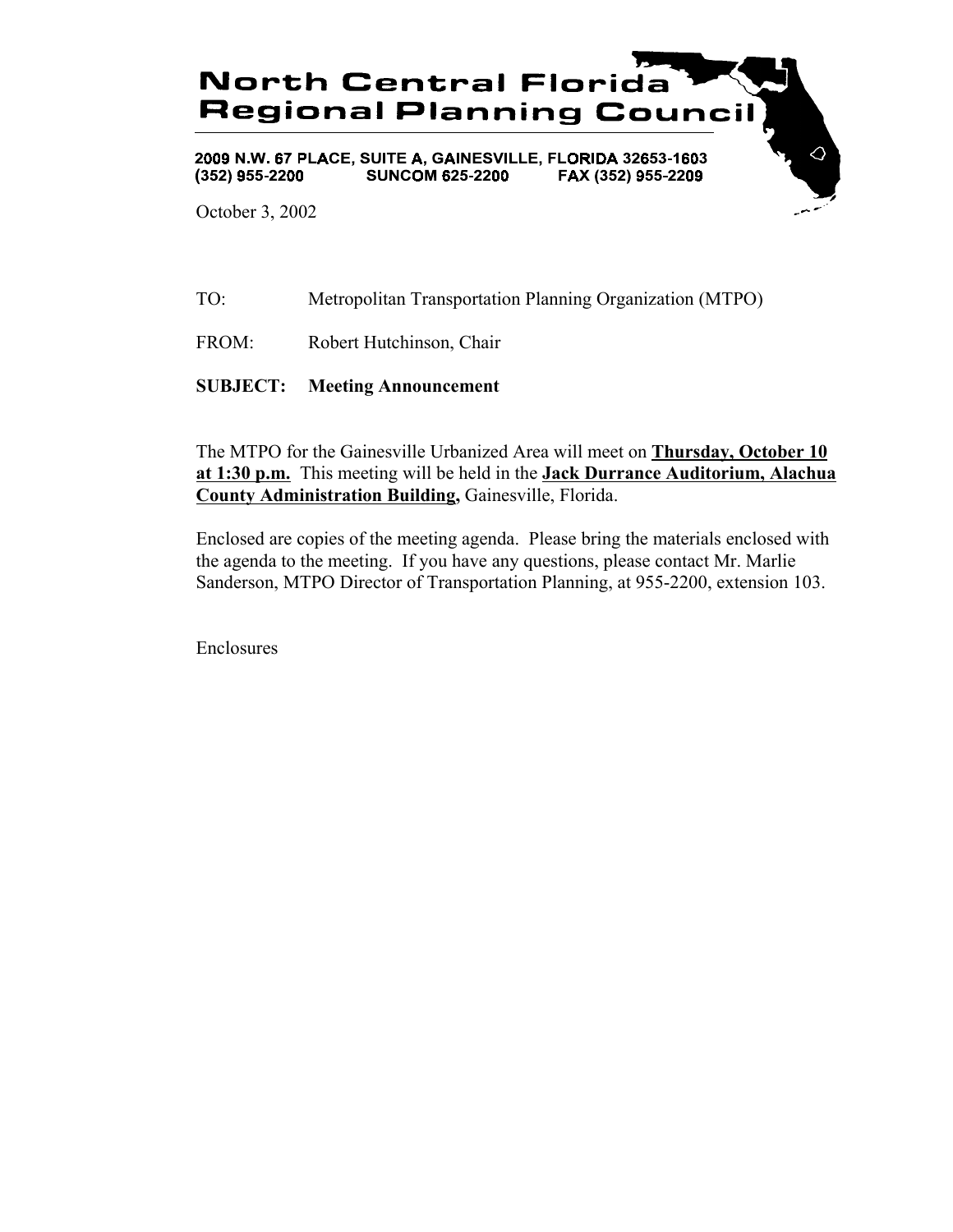

2009 N.W. 67 PLACE, SUITE A, GAINESVILLE, FLORIDA 32653-1603 **SUNCOM 625-2200**  $(352)$  955-2200 FAX (352) 955-2209

#### **AGENDA**

# **METROPOLITAN TRANSPORTATION PLANNING ORGANIZATION FOR THE GAINESVILLE URBANIZED AREA**

**Jack Durrance Auditorium Thursday, 1:30 p.m.** Alachua County Administration Building **County Administration Building October 10, 2002 Gainesville, Florida**

△

## **STAFF RECOMMENDATION**

## **I. Approval of the Meeting Agenda APPROVE BOTH AGENDAS and Consent Agenda**

The MTPO needs to review and approve both agendas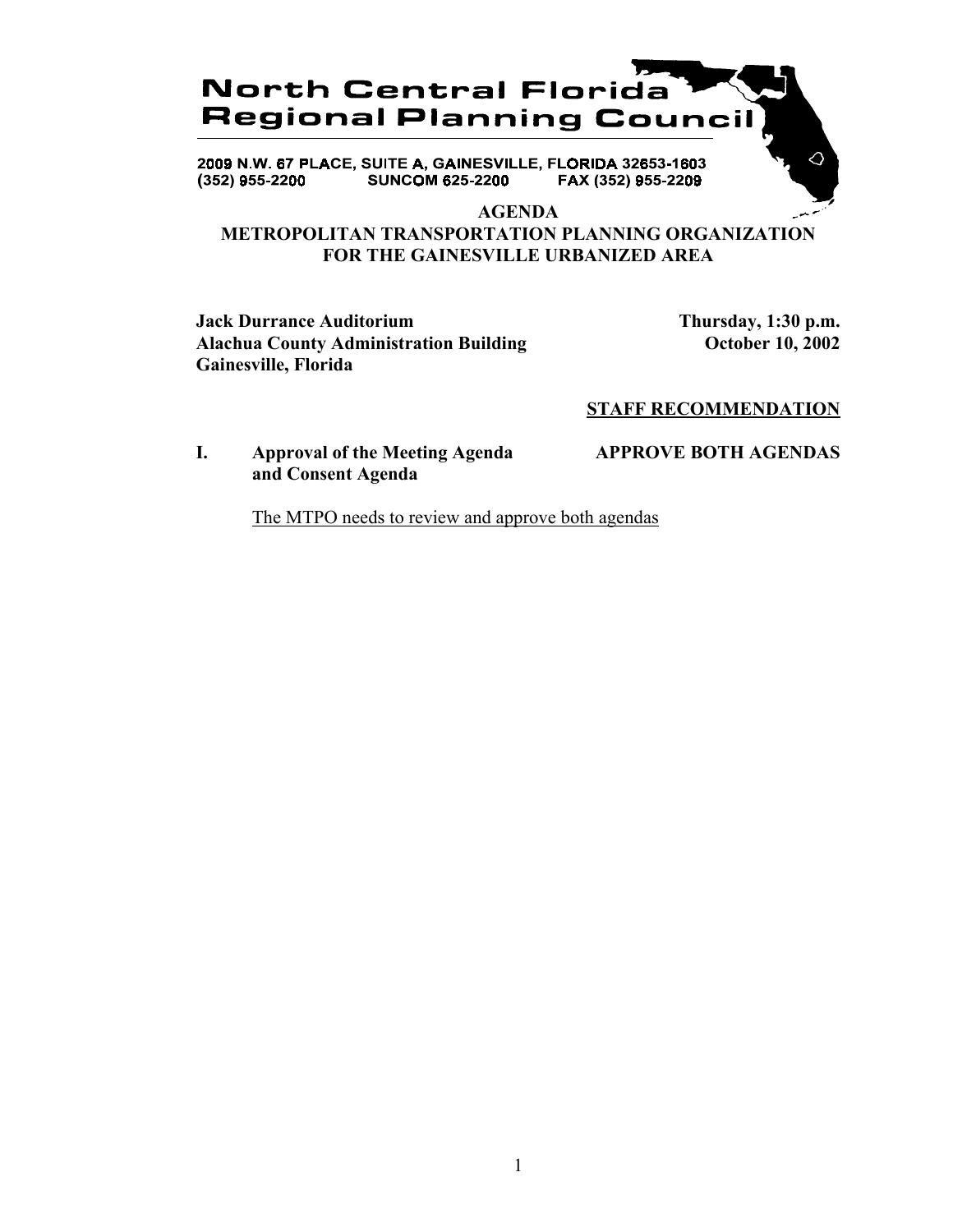

### **CONSENT AGENDA METROPOLITAN TRANSPORTATION PLANNING ORGANIZATION FOR THE GAINESVILLE URBANIZED AREA**

**Jack Durrance Auditorium Thursday, 1:30 p.m.** Alachua County Administration Building **County Administration Building** October 10, 2002 **Gainesville, Florida**

### **STAFF RECOMMENDATION**

# Page #01 CA. 1 MTPO Minutes- August 8, 2002 APPROVE MINUTES

This set of MTPO minutes is ready for review and approval

**Page #11 CA. 2 Fiscal Year 2001/02 MTPO APPROVE RECOMMENDATION Audit- Letter of Engagement**

> The Regional Planning Council is recommending an Auditor to conduct the MTPO Audit

# Page #17 CA. 3 State Road 24/Archer Road Signal APPROVE JOINT **Installation RECOMMENDATIONS**

The Florida Department of Transportation (FDOT) has submitted plans for the construction of a traffic signal near the Gatorwood Apartments

# Page #91 CA. 4 Three University Avenue Intersections **APPROVE JOINT RECOMMENDATIONS**

A citizen has requested intersection modifications on University Avenue at the following locations, W.  $25<sup>th</sup>$  Street, W.  $26<sup>th</sup>$  Street, and W.  $32<sup>nd</sup>$  Street

| Page #97 $CA.5$ | <b>MTPO Transit Planning Funds</b>                                                                                                                   | <b>APPROVE RESOLUTION</b> |
|-----------------|------------------------------------------------------------------------------------------------------------------------------------------------------|---------------------------|
|                 | This Resolution authorizes the Chair to sign FDOT's Joint Participation<br>Agreement so that the MTPO can receive this year's transit planning funds |                           |

**Page #99 CA. 6 Transportation Disadvantaged Program- APPROVE STAFF**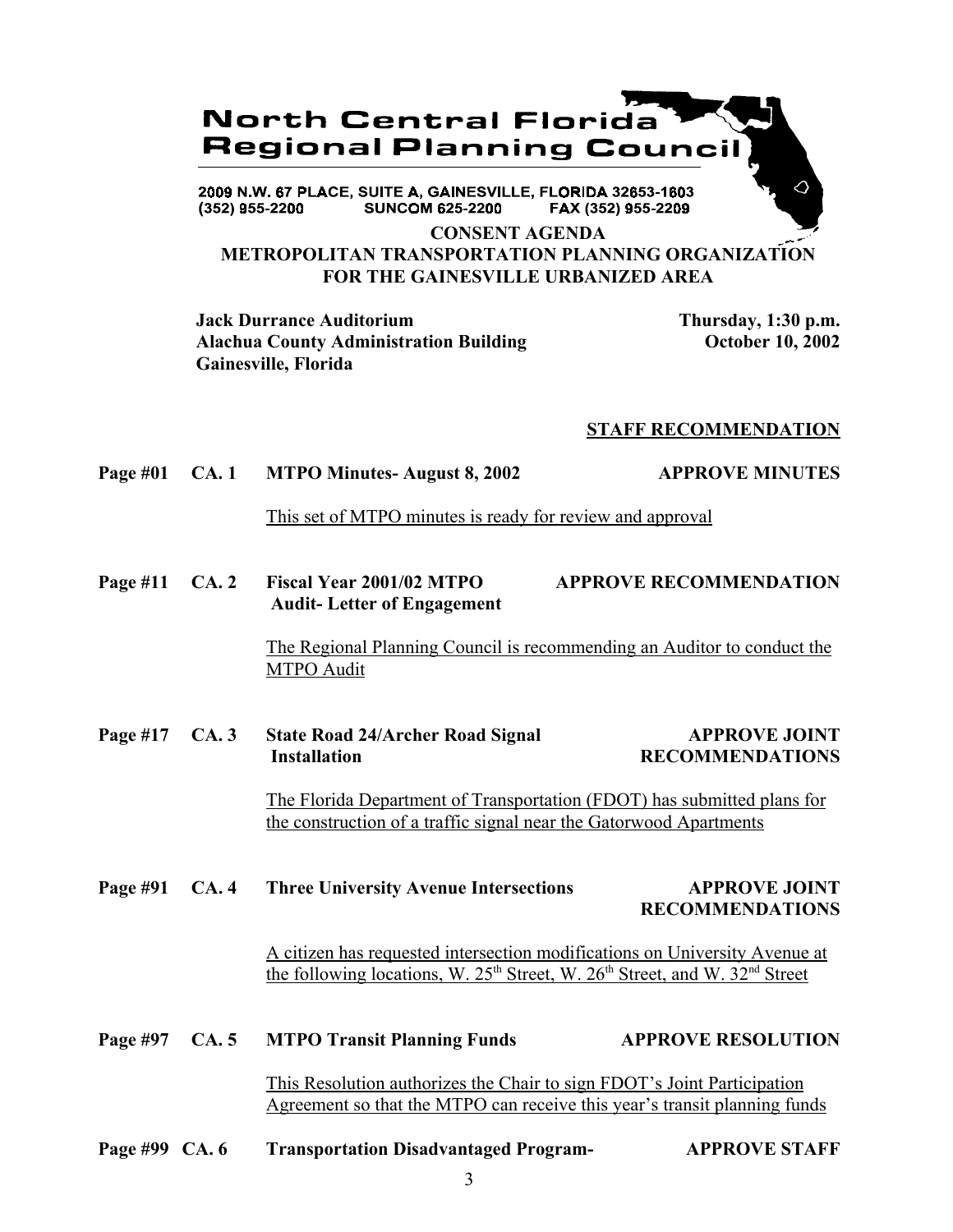**Board Member Reappointments RECOMMENDATION** 

There is only one applicant for each of these two positions

| Page #101 CA. 7                                           |  | <b>Transportation Disadvantaged Program-</b><br><b>Board Member Appointment</b>                                                 | <b>APPROVE STAFF</b><br><b>RECOMMENDATION</b>                        |  |
|-----------------------------------------------------------|--|---------------------------------------------------------------------------------------------------------------------------------|----------------------------------------------------------------------|--|
|                                                           |  | Radhakrishman serve as its alternate member                                                                                     | The Central Florida Community Action Agency is recommending that Ms. |  |
| Page #105 CA. 8                                           |  | <b>Transportation Disadvantaged Program-</b><br><b>Board Membership Certification</b>                                           | <b>APPROVE STAFF</b><br><b>RECOMMENDATION</b>                        |  |
|                                                           |  | The MTPO needs to certify that its Coordinating Board represents the<br>appropriate parties discussed in Rule 41, 2.012(3), FAC |                                                                      |  |
| Page #109 CA. 9                                           |  | <b>Transportation Disadvantaged</b><br><b>Program-Status Report</b>                                                             | <b>FOR INFORMATION ONLY</b>                                          |  |
|                                                           |  | The MTPO has asked for regular status reports concerning this program                                                           |                                                                      |  |
| Page #114 CA. 10                                          |  | <b>Strategic Intermodal System</b><br><b>Public Workshops</b>                                                                   | <b>FOR INFORMATION ONLY</b>                                          |  |
| FDOT will hold this workshop in Gainesville on October 10 |  |                                                                                                                                 |                                                                      |  |
| Page #121 CA. 11                                          |  | <b>Recent MTPO Correspondence</b><br>(without enclosures)                                                                       | <b>FOR INFORMATION ONLY</b>                                          |  |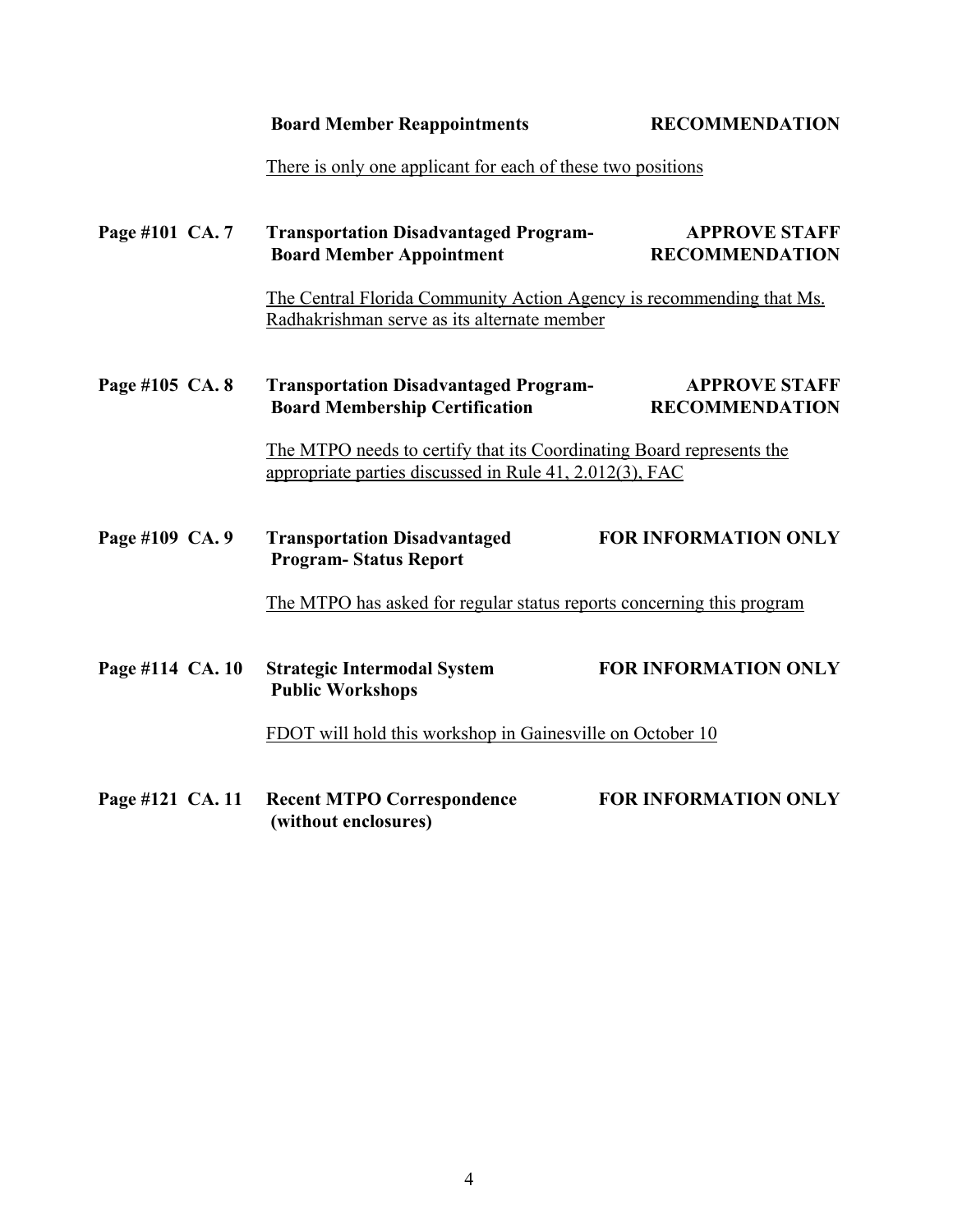

## **AGENDA METROPOLITAN TRANSPORTATION PLANNING ORGANIZATION FOR THE GAINESVILLE URBANIZED AREA**

**Jack Durrance Auditorium Thursday, 1:30 p.m.** Alachua County Administration Building **October 10, 2002 Gainesville, Florida**

### **STAFF RECOMMENDATION**

| Page #123 II. |                                                          | <b>Bicycle/Pedestrian Advisory Board</b><br><b>Vacant Position</b>                                                                  | <b>FILL VACANT POSITION</b>                    |
|---------------|----------------------------------------------------------|-------------------------------------------------------------------------------------------------------------------------------------|------------------------------------------------|
|               | The MTPO needs to fill one vacant position on this Board |                                                                                                                                     |                                                |
| Page #141     | III.                                                     | SW 20 <sup>th</sup> Avenue Charrette Project Priorities                                                                             | <b>APPROVE JOINT</b><br><b>RECOMMENDATIONS</b> |
|               |                                                          | The Florida Department of Transportation has requested that the MTPO<br>identify the next priority project to construct in Phase 1B |                                                |
| Page #151 IV. |                                                          | <b>Draft MTPO Boundary and Voting</b><br><b>Membership Report</b>                                                                   | <b>REFER TO ADVISORY</b><br><b>COMMITTEES</b>  |
|               |                                                          | This draft report has been prepared by MTPO staff and should be referred<br>to the Advisory Committees to develop recommendations   |                                                |

- **V. MTPO Roadway and Traffic Signage Review Subcommittee**
- Page #195 A. Status Report **FOR INFORMATION ONLY** This Subcommittee will give a report of accomplishments to date
- Page #197 B. City of Gainesville Codes- SCHEDULE JOINT